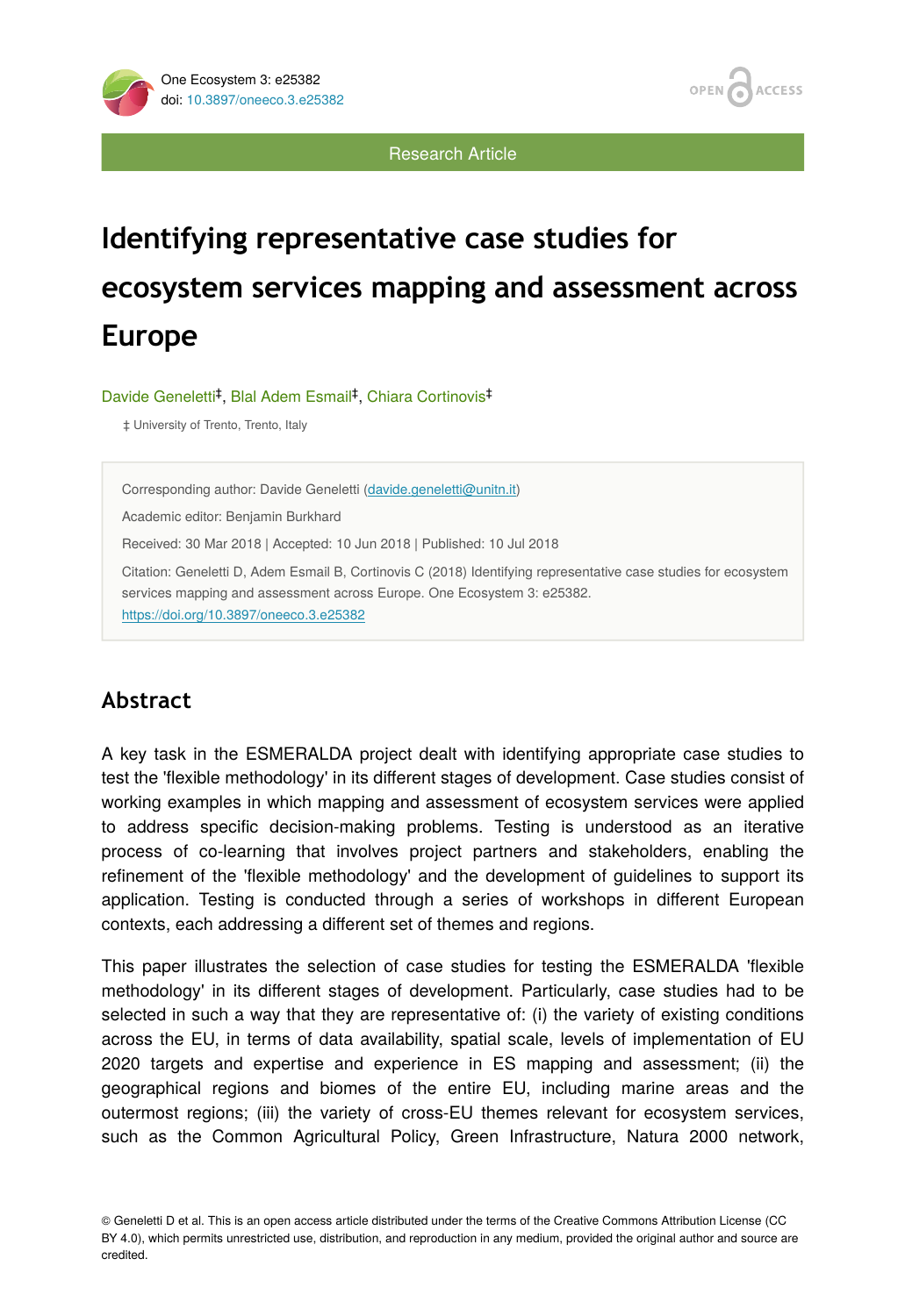forestry strategy, water policy, energy, business and industry sectors and health; (iv) the variety of policy and planning processes that can be used to mainstream ecosystem services in real-life decisions, such as spatial and land use planning, water resource management, flooding under the EU climate adaptation action, energy policy, strategic environmental assessment, protected area planning.

## **Keywords**

Ecosystem services, ecosystem service mapping, ecosystem service mapping and assessment, biodiversity, EU Biodiversity Strategy

## **Introduction**

The EU Biodiversity Strategy to 2020 requires all the Member States to proceed with "Mapping and Assessment of Ecosystems and their Services" as a key step for implementing the strategy. Within this framework, the ESMERALDA project is an EUfunded initiative to support the Member States in fulfilling their activities, particularly with regard to Target 2/Action 5 of the strategy. To this end, the ESMERALDA project has proposed a 'flexible methodology' based on a tiered approach for mapping and assessment of ecosystem services (ES), as well as for integrating different value dimensions (Burkhard et al., this issue; Santos-Martin et al. 2018). The different tier levels are distinguished according to the purpose and the level of detail of the ES analysis that is required. This allows the resulting maps to provide relevant information to decision-makers and to avoid the application of over-complex or over-simplified methods (see Weibel et al. 2018 in this issue). Thus, the ESMERALDA 'flexible methodology' helps select the most appropriate methods (as a combination of biophysical, socio-cultural,and economic methods) to perform ES mapping and assessment in specific contexts (e.g. geographical area and ecosystem types and scales) and for different purposes (e.g. policy questions, themes and sectors).

A key task in the ESMERALDA project dealt with identifying appropriate case studies to test the 'flexible methodology' in its different stages of development. Case studies consist of working examples in which ES mapping and assessment were applied to address specific decision-making problems. Testing is understood as an iterative process of co-learning that involves project partners and stakeholders, enabling the refinement of the 'flexible methodology' and the development of guidelines to support its application. Testing is conducted through a series of workshops in different European contexts, each addressing a different set of themes and regions.

This paper illustrates the selection of case studies for testing the ESMERALDA 'flexible methodology' in its different stages of development. Particularly, case studies had to be selected in such a way that they are representative of:

1. the variety of existing conditions across the EU, in terms of data availability, spatial scale, levels of implementation of EU 2020 targets and expertise and experience in ES mapping and assessment;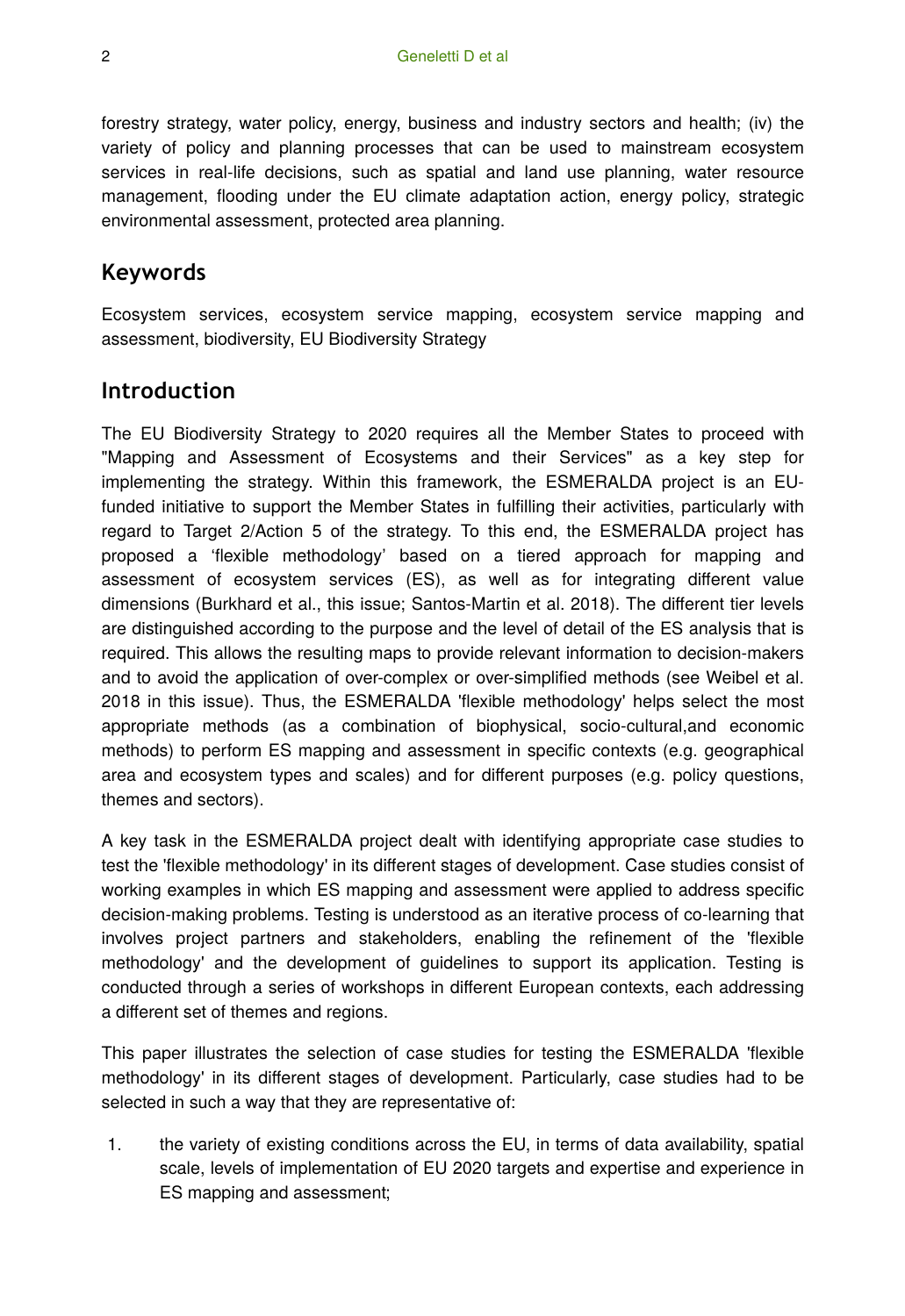- 2. the geographical regions and biomes of the entire EU, including marine areas and the outermost regions;
- 3. the variety of cross-EU themes relevant for ES, such as the Common Agricultural Policy, Green Infrastructure, Natura 2000 network, forestry strategy, water policy, energy, business and industry sectors and health;
- 4. the variety of policy and planning processes that can be used to mainstream ES in real-life decisions, such as spatial and land use planning, water resource management, flooding under the EU climate adaptation action, energy policy, strategic environmental assessment, protected area planning.

## **Material and methods**

#### **Defining parameters for selecting case studies**

To identify case studies that meet the above-mentioned requirements of the ESMERALDA project, we first defined a set of six selection parameters, namely: A) Stage in ES mapping and assessment; B) Geographic regions; C) Biomes in EU; D) Spatial scale; E) Themes; and F) Ecosystem type. Table 1 details each selection parameter.

#### **Selecting case studies for testing the methods**

Through an online questionnaire sent to all ESMERALDA partners, we collected thirty-two potential case studies and classified them according to the selection parameters. The selection of the actual case studies was mainly driven by the specific objectives of the testing workshops, as defined in the ESMERALDA project. Moreover, for each workshop, priority was given to the case study proposed by the hosting partners, to benefit from closer interactions with diverse sets of stakeholders. Accordingly, different possible configurations that could satisfy the requirements were identified and discussed amongst the project partners to define the final list. As an outcome, we selected nine and five case studies, respectively, to test the first and the final versions of the ESMERALDA 'flexible methodology' developed within the ESMERALDA project.

Table 1.

Definition of selection parameter.

| A. Stage in ES | This refers to the status of EU Member States with regard to achieving the EU Biodiversity            |
|----------------|-------------------------------------------------------------------------------------------------------|
| mapping and    | Strategy's Action 5 targets for mapping and assessment of ecosystems and their services. It is        |
| assessment     | based on the clustering of EU Member States according to their prerequisites and needs to             |
|                | perform ES mapping and assessment carried out within the ESMERALDA project (see                       |
|                | Kopperoinen et al. 2015). Accordingly, EU Member States are clustered into three groups, i.e.         |
|                | Stage 1, Stage 2 and Stage 3, from the least to the most advanced in terms of fullfiling their duties |
|                | under Action 5, at the beginning of the project. Based on a qualitative content analysis, the         |
|                | clustering took into consideration 8 thematic categories, including status of networking and          |
|                | stakeholder involvement, availability of resources for MAES and status of data (for more details      |
|                | see Kopperoinen et al. 2015).                                                                         |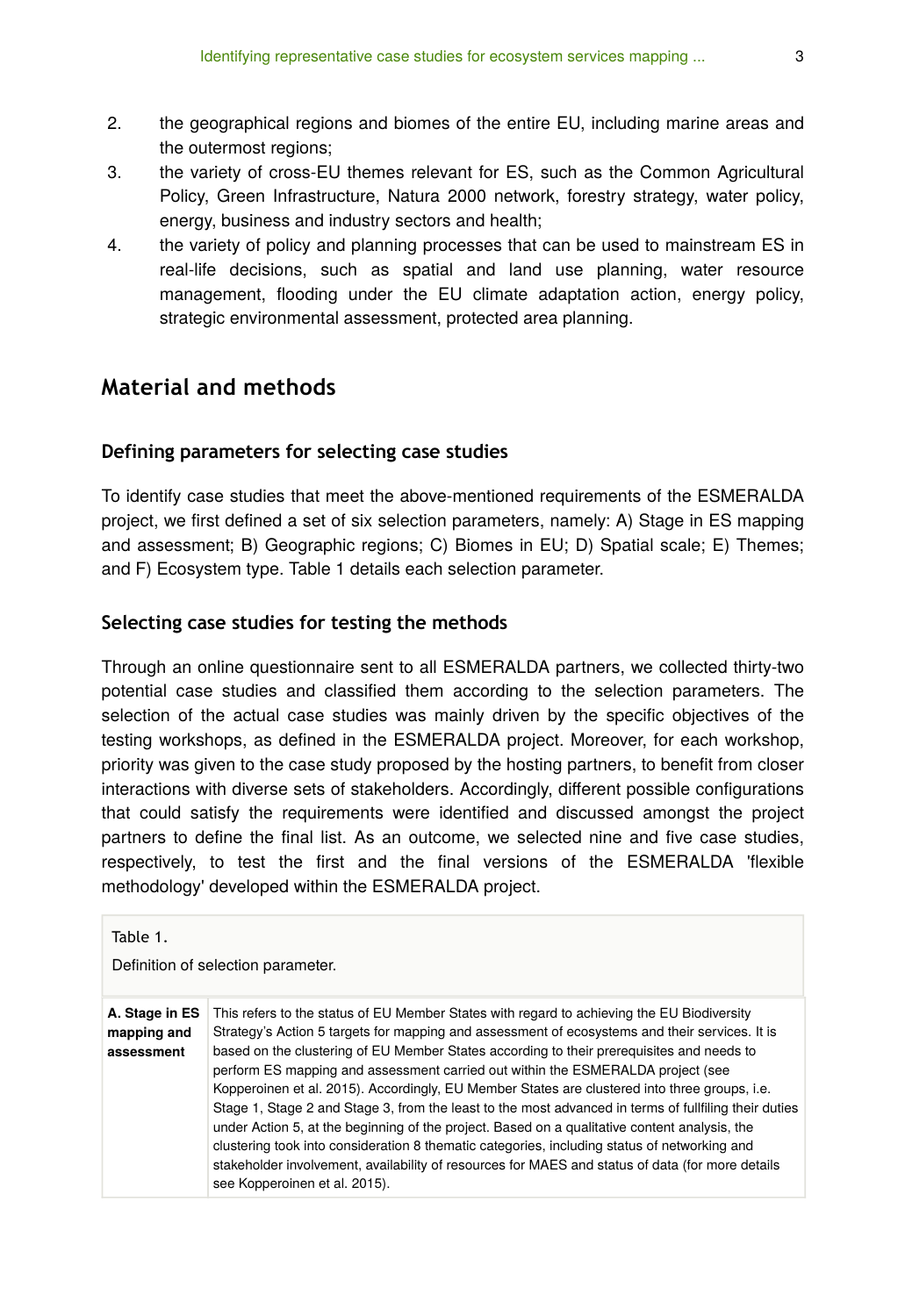| <b>B.</b> Geographic<br>regions | This is based on the definition of regions given by the European Union's official multilingual<br>thesaurus, which divided the EU Member States into four regions: Eastern, Northern, Southern<br>and Western (European Union 2017). In addition, the nine Outermost regions, i.e. regions that are<br>geographically very distant from the European continent are considered (European Commission<br>$2014$ ). |
|---------------------------------|-----------------------------------------------------------------------------------------------------------------------------------------------------------------------------------------------------------------------------------------------------------------------------------------------------------------------------------------------------------------------------------------------------------------|
| C. Biomes in<br>EU              | We adopt the WWF classification of biomes, based on Olson et al. 2001. Accordingly, we consider<br>biomes 4, 5, 6, 8, 11 and 12 in Continental Europe and biomes 1, 12, 13 and 14 in the Outermost<br>Regions.                                                                                                                                                                                                  |
| D. Spatial<br>scale             | We adopt the following three spatial scales: national, sub-national and local (i.e. smaller than<br>NUTS 3 as defined in Eurostat 2015).                                                                                                                                                                                                                                                                        |
| E. Themes                       | We consider the following themes as being representative for current policy challenges in the EU:<br>Nature conservation; Climate, Water and Energy; Marine policy; Natural risk; Urban and spatial<br>planning; Green Infrastructures; Agriculture and forestry; Business Industry and tourism; Health.                                                                                                        |
| F. Ecosystem<br>type            | We adopt the classification of ecosystem types used in the MAES project: Urban; Cropland,<br>Grassland; Woodland and Forest; Heathland and Shrub; Sparsely vegetated land; Wetlands;<br>Rivers and Lakes; Marine inlets and Transitional waters; Coastal; Shelf; and Open ocean (Maes et<br>al. 2014).                                                                                                          |

## **Results**

#### **Overview of selected case studies**

The fourteen case studies selected for testing the ESMERALDA 'flexible methodology' in its different stages of development are shown in Fig. 1. The selected sample covers, on the whole, all the main selection criteria, i.e. A) Stage in ES mapping and assessment; B) Geographic regions; C) Biomes in EU; D) Spatial scale; E) Themes; and F) Ecosystem type (see Fig. 2). Amongst others, the case studies include different biomes in Continental Europe, all three of the scales from local to national, as well as different themes and types of ecosystems. Therefore, the selected sample of case studies can be considered representative of the diverse range of conditions forapplication of ES mapping and assessment. What follows is a brief introduction to the selected case studies, according to the ESMERALDA testing workshops in which they have been discussed.



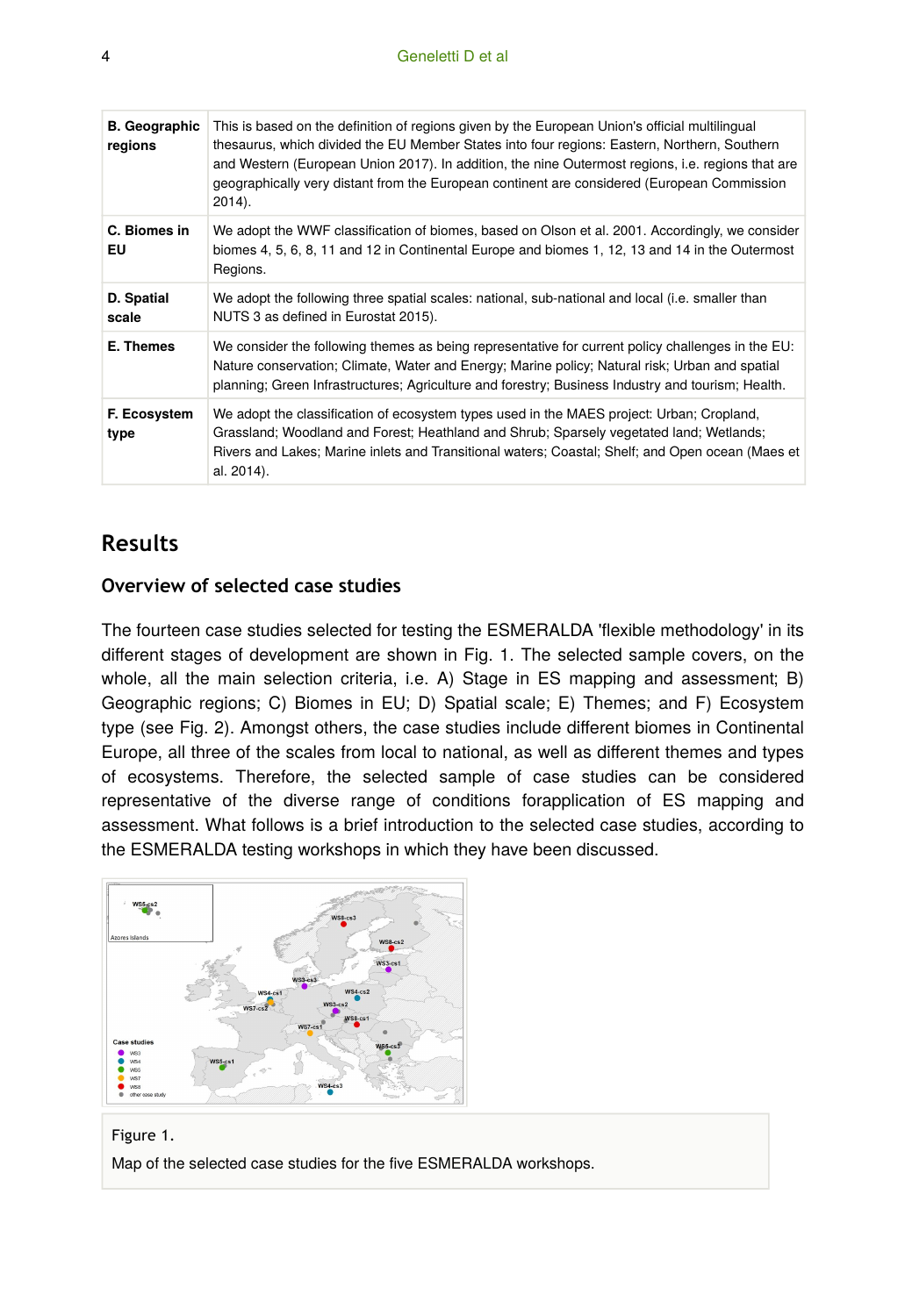

#### **Case studies for testing the first version of the 'flexible methodology'**

#### **Testing the methods across Europe**

The aim here was to explore whether the methods have the flexibility required for their application in a variety of geographical contexts and conditions. Accordingly, we selected case studies from Latvia, Czech Republic and Germany. These three countries represent three different stages with regard to achieving the EU Biodiversity Strategy's Action 5 targets for mapping and assessment of ecosystems and their services (see also Kopperoinen et al. 2015). Table 2 provides an overview of the selected case studies.

Table 2.

Overview of the case studies selected for testing the methods across Europe. \* Biomes refer to those present in the country in which the case study is located.

|                    | Country | Name                                                    | <b>Description</b>                                                                                                                                                                                                                                                                                                                                                                                                                                                                                                                                                                                                                                                                                                                                 |
|--------------------|---------|---------------------------------------------------------|----------------------------------------------------------------------------------------------------------------------------------------------------------------------------------------------------------------------------------------------------------------------------------------------------------------------------------------------------------------------------------------------------------------------------------------------------------------------------------------------------------------------------------------------------------------------------------------------------------------------------------------------------------------------------------------------------------------------------------------------------|
| <b>WS3-</b><br>cs1 | Latvia  | Mapping<br>marine<br>ecosystem<br>services in<br>Latvia | The mapping and assessment of marine ES was performed as one of the<br>steps for implementation of the ecosystem-based approach within the<br>development of the national Maritime Spatial Plan for Latvian territorial waters<br>and the Exclusive Economic Zone (see Veidemane et al. 2017; Ruskule et al.<br>2018 in this issue). The aim was to provide spatial information on distribution of<br>areas important for provision services related to direct sea uses (e.g. fisheries,<br>coastal tourism) and regulation and maintenance services essential for the<br>existence of resilient marine ecosystems and related benefits to human well-<br>being (e.g. water purification, maintenance of nursery areas and climate<br>regulation). |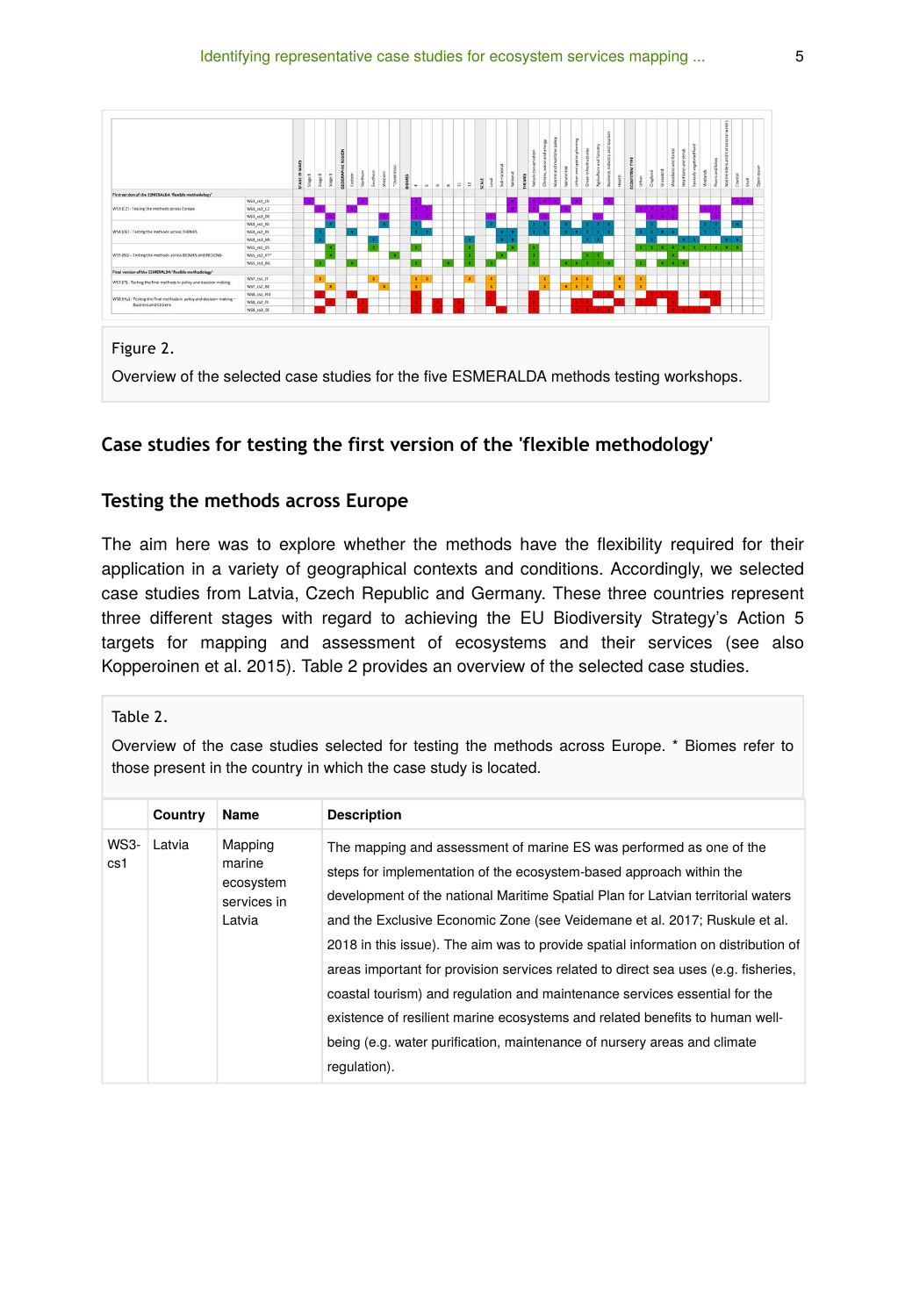| <b>WS3-</b><br>cs2 | Czech<br>Republic | <b>Pilot National</b><br>Assessment of<br>Ecosystem<br><b>Services</b> | This Czech pilot ES assessment and mapping followed the worldwide<br>mainstreaming and establishment of global and sub-global assessments within<br>the framework of the Millennium Ecosystem Assessment to contribute to the<br>knowledge on the state of the environment and the sustainable management<br>of natural capital in the Czech Republic (see Vačkář et al. 2018 in this issue).<br>The objective of the pilot study was to map ecosystems within the territory of                                                                                                                                                                                                               |
|--------------------|-------------------|------------------------------------------------------------------------|-----------------------------------------------------------------------------------------------------------------------------------------------------------------------------------------------------------------------------------------------------------------------------------------------------------------------------------------------------------------------------------------------------------------------------------------------------------------------------------------------------------------------------------------------------------------------------------------------------------------------------------------------------------------------------------------------|
|                    |                   |                                                                        | the country and assess the value of ES provided by nature in the Czech<br>Republic.                                                                                                                                                                                                                                                                                                                                                                                                                                                                                                                                                                                                           |
| WS3-<br>cs3        | Germany           | Mapping ES<br>dynamics in<br>agricultural<br>landscapes                | The case study is located in the Bornhöved Lakes District, about 30 km south<br>of the federal state capital Kiel (see Bicking et al. 2018 in this issue). It is<br>partially part of a "Long Term Ecological Research" programme; thus several<br>ecological datasets are available, which were used to detect changes in<br>ecosystem conditions, biodiversity, ecosystem functions, land use and other<br>human activities in the area. Ultimately, the study helps address key policy<br>questions such as "How does the German national renewable energy strategy<br>impact on the regional land use / land cover and related ES supply in a<br>northern German agricultural landscape?" |

#### **Testing the methods across themes**

The aim here was to test the methods across themes. To this end, the selected three case studies Netherlands, Malta and Poland deal with, "Natural risk", "Agriculture and Forestry" and "Urban and Spatial planning", respectively. While these are the main themes justifying the selection, the case studies also actually address other issues. Table 3 provides an overview of the selected case studies.

#### Table 3.

Overview of the case studies selected for testing the methods across themes. \* Biomes refer to those present in the country in which the case study is located.

|             | Country               | Name          | <b>Description</b>                                                            |
|-------------|-----------------------|---------------|-------------------------------------------------------------------------------|
| <b>WS4-</b> | Netherlands Ecosystem |               | The Haringvliet used to be the most important river mouth of the rivers Meuse |
| cs1         |                       | services-     | and Rhine. When, in 1971, the rivers were closed from the sea by the          |
|             |                       | based coastal | Haringvliet dam, the rich estuarine ecosystem greatly deteriorated. In 2018,  |
|             |                       | defence       | the Dutch government will start opening the Haring vliet dam. Six large Dutch |
|             |                       |               | nature organisations have joined forces to optimally use this development and |
|             |                       |               | think beyond 2018 in order to bring back dynamics for real estuarine nature,  |
|             |                       |               | migratory fish and birds. In this context, building on previous secondary     |
|             |                       |               | valuation, a new primary valuation study is assessing the potential future    |
|             |                       |               | state of the Haringvliet in terms of the relevant economic, social and        |
|             |                       |               | environmental changes.                                                        |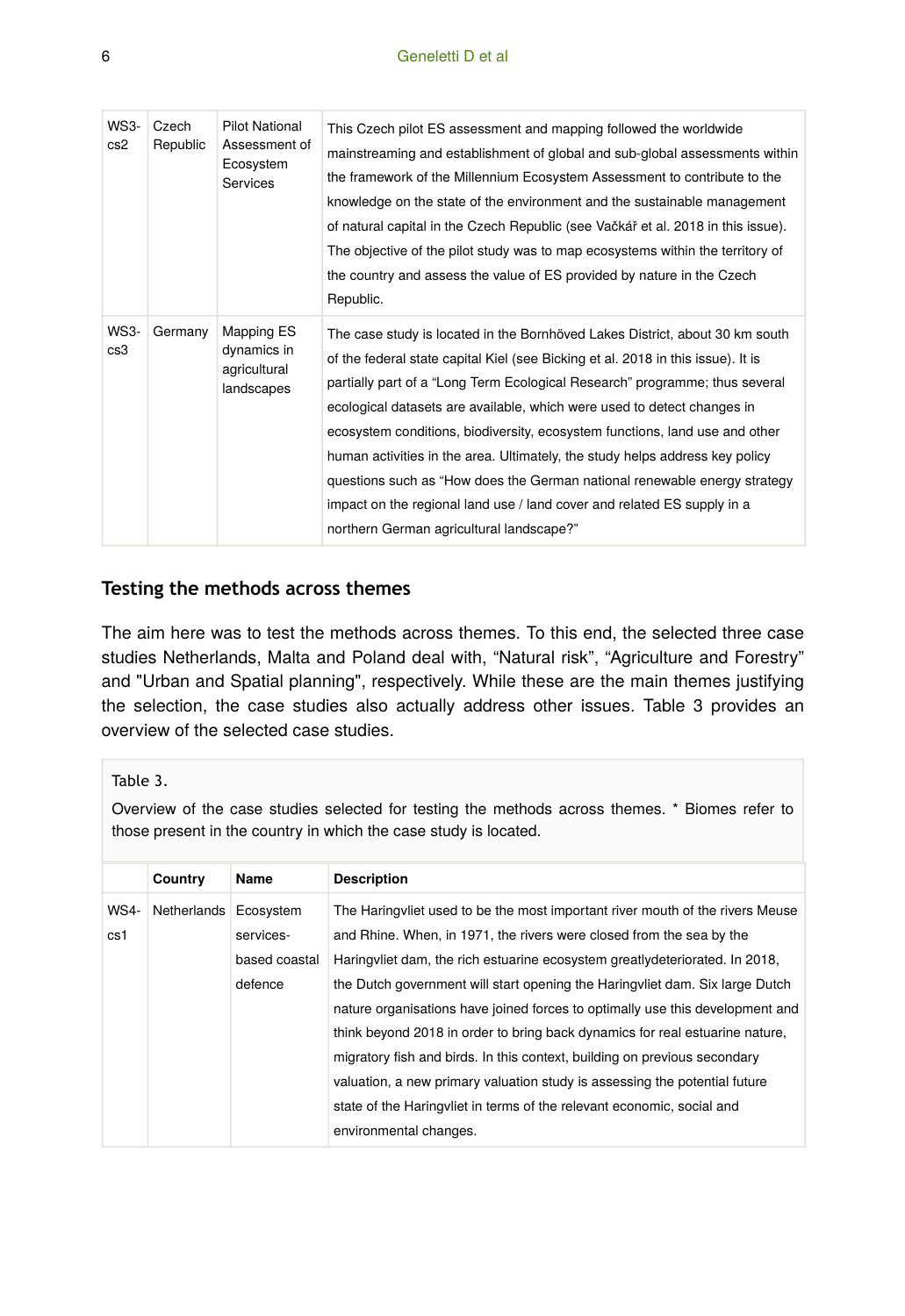| <b>WS4-</b><br>cs2 | Poland | Ecosystem<br>services in<br>Polish urban<br>areas               | Commissioned by the Ministry of the Environment, the study is part of the<br>implementation of Urban MAES pilot project. The study identified the spatial<br>structures of ecosystems in the 10 largest urbanised areas in Poland and<br>compared them in terms of their potential for providing services. Thus, it<br>proposed operational procedures for identifying and evaluating selected<br>services, by demonstrating their spatial distribution in the urban areas.<br>Importantly, the results of the study fed into key recommendations for spatial<br>planning on local and sub-regional levels.                                                                                                            |
|--------------------|--------|-----------------------------------------------------------------|------------------------------------------------------------------------------------------------------------------------------------------------------------------------------------------------------------------------------------------------------------------------------------------------------------------------------------------------------------------------------------------------------------------------------------------------------------------------------------------------------------------------------------------------------------------------------------------------------------------------------------------------------------------------------------------------------------------------|
| <b>WS4-</b><br>cs3 | Malta  | Ecosystem<br>service<br>accounting in<br>the Maltese<br>Islands | The Maltese Islands make for an interesting model for analysis of the role of<br>mosaic and multi-functional landscapes in the delivery of ES in densely<br>inhabited islands in which biodiversity would be expected to be subject to<br>substantial pressure (see Balzan and Debono 2018 in this issue). In this<br>context, the case study consists of a first assessment of the capacity and flow<br>of ES that analysed the spatial variation of ES to identify hotspots of ES and<br>to explore the impact of policies and developments on the ecosystems'<br>capacity to deliver key ES. This study is particularly relevant to policy<br>objectives of Malta's National Biodiversity Strategy and Action Plan. |

#### **Testing the methods across Biomes and Regions**

The aim here was to test the methods addressing specific biomes and areas, including marine areas and the EU Outermost Regions. Thus, to cover different types of biomes and ecosystem, we included a case study from Spain, one from Portugal – Azores (an Outermost Region) and one from from Bulgaria. Table 4 provides an overview of the selected case studies.

#### Table 4.

Overview of the case studies selected for testing the methods across Biomes and Regions. \* Biomes refer to those present in the country in which the case study is located.

|             | Country | Name       | <b>Description</b>                                                                               |
|-------------|---------|------------|--------------------------------------------------------------------------------------------------|
| <b>WS5-</b> | Spain   |            | Spanish National The case study provides the first analysis at national level that evaluates the |
| cs3         |         | Ecosystem  | ability of the Spanish ecosystems and biodiversity to sustain human well-                        |
|             |         | Assessment | being. The study aims at highlighting the contribution that ecosystems and                       |
|             |         |            | biodiversity make to human well-being, not only in ecological terms, but also                    |
|             |         |            | in social and economic terms. It helps break down barriers and build bridges                     |
|             |         |            | between interdisciplinary scientific knowledge and decision-making to                            |
|             |         |            | visualise the complex relationships that exist between the conservation of                       |
|             |         |            | ecosystems and human well-being based on empirical data. It is also                              |
|             |         |            | increases the awareness of Spanish society, including the business sector.                       |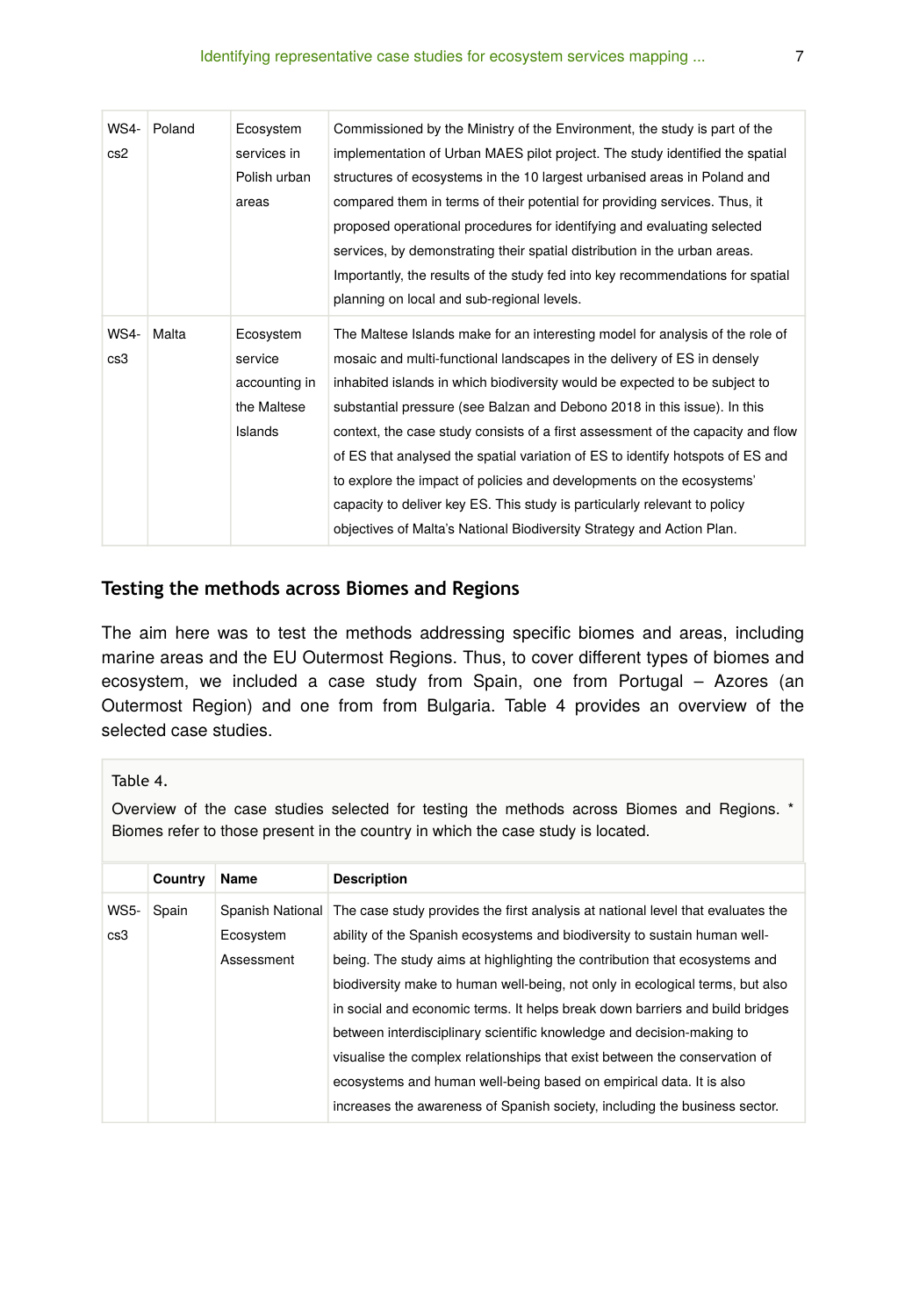| <b>WS5-</b> | Portugal        | BALA -           | This is a first assessment of ES, based on arthropod diversity, distribution and  |
|-------------|-----------------|------------------|-----------------------------------------------------------------------------------|
| cs2         | - Azores        | Biodiversity of  | ecological data in the Azores: an oceanic isolated northern Atlantic              |
|             |                 | Arthropods from  | archipelago made up of nine main islands and some small islets. This study is     |
|             |                 | the Laursilva of | highly relevant in the context of several international policies such as the      |
|             |                 | Azores           | International Initiative for the Conservation and Sustainable Use of              |
|             |                 |                  | Pollinators, the FAO's Global Action on Pollination Services for Sustainable      |
|             |                 |                  | Agriculture and the IPBES on pollinators, pollination and food production.        |
| <b>WS5-</b> | <b>Bulgaria</b> | Central Balkan   | The study area is located in Central Bulgaria and covers the central part of      |
| cs3         |                 | National Park    | the Balkan Mountains (see Nedkov et al. 2018 in this issue). The study covers     |
|             |                 |                  | partially the territory of 9 municipalities including 82 settlements with a total |
|             |                 |                  | population of 128,626 residents. The Central Balkan National Park is part of      |
|             |                 |                  | the PAN Parks network and is also one of the largest and the most valuable        |
|             |                 |                  | protected areas in Europe ranked at category 2 by IUCN. The ES mapping            |
|             |                 |                  | and assessment have been implemented through several activities carried out       |
|             |                 |                  | within the framework of several research projects, including regional or          |
|             |                 |                  | national assessment initiatives.                                                  |

#### **Case studies for testing the final version of the 'flexible methodology'**

#### **Testing the final methods in policy- and decision-making (I)**

The aim here was to illustrate how the final methods can be used to guide real-life policyand decision-making across Europe and across themes. Thus, illustrative policy- and decision-making processes were selected and used to analyse how the methods are able to provide information for the different stages of the processes (including interaction witth stakeholders and decision-makers) and to promote outcomes that are more in line with the objectives of the EU Biodiversity Strategy. The selected case studies are from Italy and Beligium, both dealing with ES mapping and assessment in an urban context. Particularly, the two case studies allow the investigation into how mapping and assessment of urban ES can inform about/support different stages of the urban/spatial planning process. Table 5 provides an overview of the selected case studies.

## **Testing the final methods in policy- and decision-making: Businesses and citizens**

This workshop was also aimed at illustrating how the final methods can be used to guide real-life policy- and decision-making; however, the focus is on the application of the methods by business and citizens. Accordingly, a case study from Hungary was selected due to its focus on local business whilst also involving several other sectors (e.g. forestry, nature conservation, tourism, agriculture and water) through the socio-economic evaluation of ES. A second case study in Finland was selected because it has a strong citizen participation component and links with the business sector. Finally, a case study from Sweden was included because it addresses reindeer husbandry planning as well as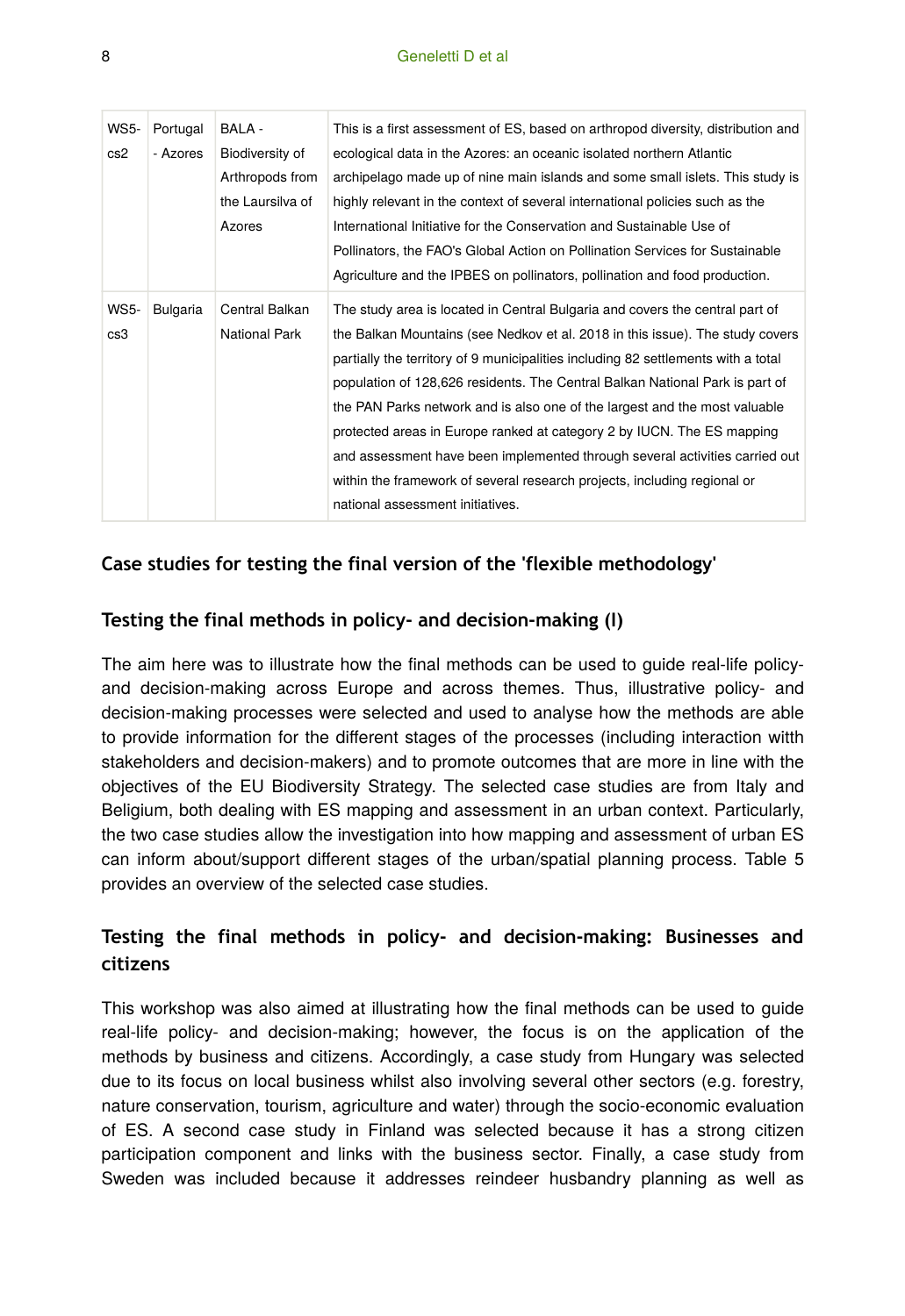natural and cultural values in territorial planning. Table 6 provides an overview of the selected case studies.

#### Table 5.

Overview of the case studies selected for testing the final methods in policy- and decision-making. \* Biomes refer to those present in the country in which the case study is located.

|         | Name  | Country                                                                        | <b>Descriptionn</b>                                                                                                                                                                                                                                                                                                                                                                                                                                                                                                                                                                                                                                                                                                                                                                                                                                                                                                                                                                                                                                                                                                                                                                                                                                                                                                                                                                                                                                                                                                                                                                                                  |
|---------|-------|--------------------------------------------------------------------------------|----------------------------------------------------------------------------------------------------------------------------------------------------------------------------------------------------------------------------------------------------------------------------------------------------------------------------------------------------------------------------------------------------------------------------------------------------------------------------------------------------------------------------------------------------------------------------------------------------------------------------------------------------------------------------------------------------------------------------------------------------------------------------------------------------------------------------------------------------------------------------------------------------------------------------------------------------------------------------------------------------------------------------------------------------------------------------------------------------------------------------------------------------------------------------------------------------------------------------------------------------------------------------------------------------------------------------------------------------------------------------------------------------------------------------------------------------------------------------------------------------------------------------------------------------------------------------------------------------------------------|
| WS7_cs1 | Italy | ES mapping<br>and<br>assessment for<br>urban planning<br>in Trento             | The city of Trento is located in northern Italy, with a population of around<br>117,300 inhabitants (see Cortinovis and Geneletti 2018 in this issue).<br>Overall, of the total city area (156 km <sup>2</sup> ), 22% is covered by urban areas,<br>while forests account for one third of the surface. Natural protected areas<br>cover more than 10 km <sup>2</sup> , including 7 Natura 2000 sites and 3 local reserves.<br>In its first phases, the ES mapping and assessment exercise was<br>scientifically-driven. Nevertheless, intermediate results have been used to<br>establish an interface with the local administration and to progressively<br>engage in a shared discussion on urban green infrastructures and ES. Along<br>with this process, the study benefitted from the involvement of the city of<br>Trento as a case study in the MAES Urban Pilot (2015-2016) and, later on,<br>in the follow-up project EnRoute (ongoing). From the primary scientific<br>interest in developing and testing credible methods for urban ES mapping<br>and assessment, the aim of the study gradually shifted towards producing<br>relevant knowledge, able to support the local administration in pursuing its<br>objectives of enhancing citizens' well-being. In this regard, the drafting of the<br>new urban plan, which started in 2017, indeed represents a window of<br>opportunity for the administration to revise and update the strategies<br>regarding urban green infrastructures, as well as an opportunity to propose<br>and test the ES approach as a tool to support the planning process. |
|         |       | WS7 cs2 Belgium Mapping green<br>infrastructures<br>and their ES in<br>Antwerp | Antwerp is the second largest city in Belgium. With 517,000 inhabitants and<br>a surface area of 204.5 km <sup>2</sup> , the city is a mix of a highly urbanised central<br>area, with a clear shortage of available green space, some larger important<br>conservation areas at the borders of the city and an industrial harbour area.<br>Antwerp has an ambition to become more "green", thus a masterplan on<br>green and blue infrastructure was developed, focusing on five "park-regions".<br>The masterplan includes large-scale restoration projects (e.g. parkspoor<br>Noord: transform former railway station to urban park; park groot Schijn:<br>restore a green-blue corridor and connect a large nature area to the city) and<br>small-scale initiatives such as garden streets, green facades and urban<br>farming. Besides this citywide strategic plan, nine local green plans at district<br>level and one for the harbour area are currently under development or<br>planned. Establishing win-win situations for different topics simultaneously<br>with green and blue infrastructure is a key ambition of the city and its<br>strategy. Mapping and assessing the impacts of green infrastructure will help<br>to achieve this. For this purpose, the city developed the Antwerp Greentool,<br>which contains different ES maps and integrated assessment tools. The<br>objective of the Greentool is to inspire spatial planners and city officials to<br>take smart and green measures when developing urban locations.                                                                     |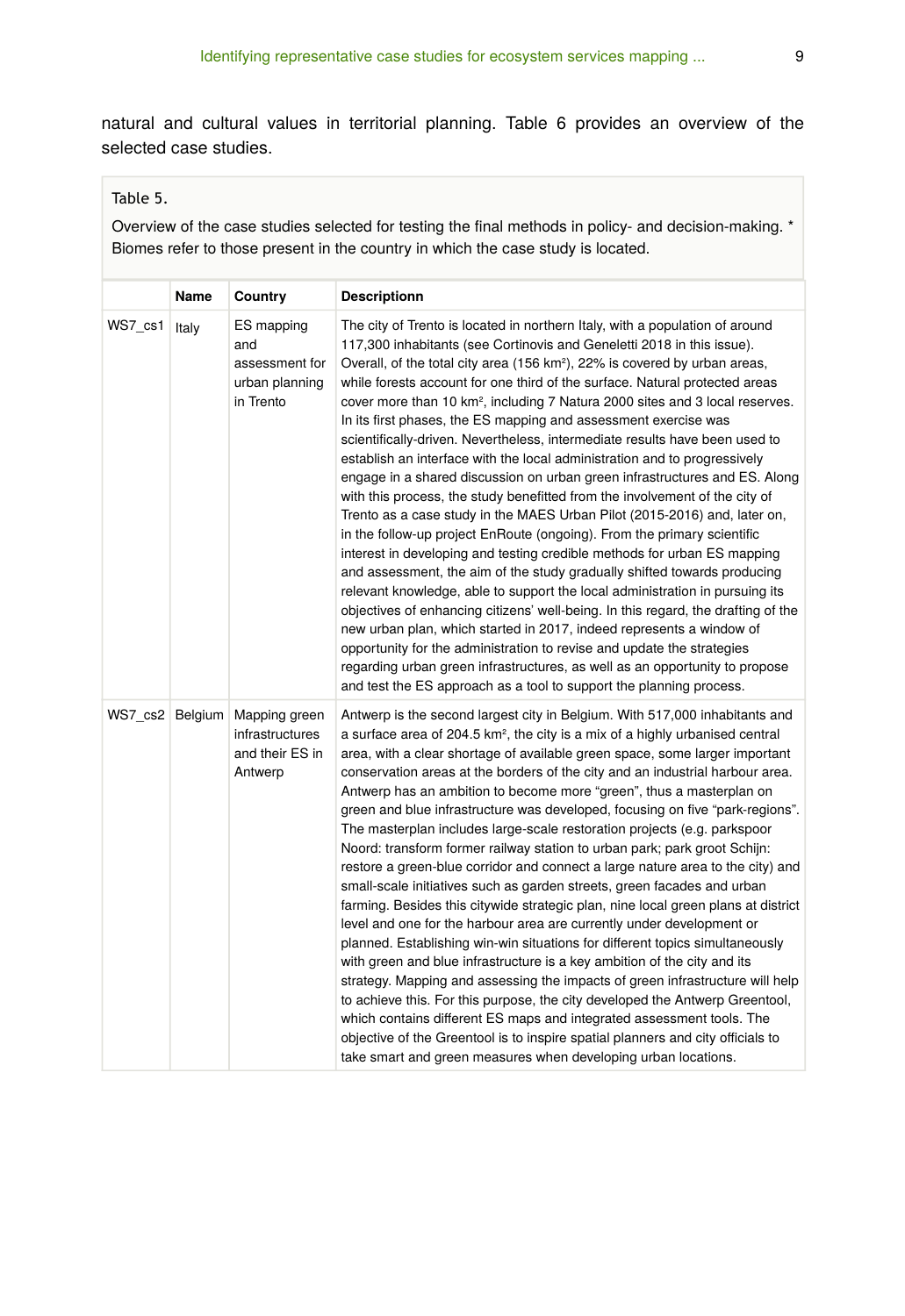### Table 6.

Overview of the case studies selected for testing the final methods by businesses and citizens. \* Biomes refer to those present in the country in which the case study is located.

|                 | Country | Name                                                                            | <b>Description</b>                                                                                                                                                                                                                                                                                                                                                                                                                                                                                                                                                                                                                                                                                                                                                                                                                                                                                                                                                                                                                                                                                                                                                                                                                                                                                                                                                                                                                                                                                                                                                                                                                                |
|-----------------|---------|---------------------------------------------------------------------------------|---------------------------------------------------------------------------------------------------------------------------------------------------------------------------------------------------------------------------------------------------------------------------------------------------------------------------------------------------------------------------------------------------------------------------------------------------------------------------------------------------------------------------------------------------------------------------------------------------------------------------------------------------------------------------------------------------------------------------------------------------------------------------------------------------------------------------------------------------------------------------------------------------------------------------------------------------------------------------------------------------------------------------------------------------------------------------------------------------------------------------------------------------------------------------------------------------------------------------------------------------------------------------------------------------------------------------------------------------------------------------------------------------------------------------------------------------------------------------------------------------------------------------------------------------------------------------------------------------------------------------------------------------|
| WS8 cs1         | Hungary | Fostering pro-<br>biodiversity<br>business in<br>the Bukk<br>National Park      | Bükk National Park - a part of the Northern Mountain Range of Hungary - was<br>established in 1977 and covers 43 thousand hectares. It is mainly managed and<br>utilised as forest (94%) and, to a smaller extent, grassland (3.4%), meadow and<br>pasture. Almost 98% of the national park is state owned, with two forestry<br>companies as managing organisations in charge and the remaining area is<br>managed by the Bükk National Park Directorate. The subject of the case study,<br>however, is the wider local socio-ecological system containing low-intensity<br>areas of settlements, arable lands, grasslands, vineyards and orchards adjacent<br>to the National Park territory, reflecting the significance of these land uses and<br>the opportunities offered by them to involve business and citizens. The case<br>study is part of the project "Ecosystem services of karst protected areas -<br>driving force of local sustainable development (Eco Karst)", funded by the EU<br>Territorial Cooperation Programme to promote the opportunity to use the natural<br>heritage of protected areas as an economic development factor. The project<br>aims to support local development based on the raised awareness and<br>sustainable management of karst ecosystems across the Danube region,<br>including the Bükk National Park in Hungary. Accordingly, ecosystem types are<br>mapped, ES identified, assessed and, where applicable, economically valued<br>and spatially visualised. The results of ES assessment will be a basic resource<br>for the discussion on increasing pro-biodiversity business opportunities. |
| WS8_cs2 Finland |         | Green<br>infrastructure<br>and urban<br>planning in the<br>City of<br>Järvenpää | The City of Järvenpää is a compact city with tight boundaries and population<br>around 42,000 inhabitants that makes it the fourth most densely populated<br>city in Finland. The city has an expected population growth of over 10% by<br>the year 2030, leading to an exceptionally strong need for infill development<br>to provide housing for new inhabitants. The city's interest was to find the<br>tools and criteria for valuing the sites excluded from construction (i.e. green<br>infrustructure - GI) so that future urban planning could compress and<br>intensify the urban structure without losing the most valuable features of the<br>GI. The objective of this study was to evaluate the green infrastructure in the<br>city by mapping and assessing the supply and demand of the most important<br>ES and assess the connectivity on green infrastructure. In the case study,<br>mapping and assessment was done in three phases concentrating on the<br>questions of: 1) how ES related benefits provided by the green infrastructure<br>were distributed in the area; 2) how and where the citizens use these<br>benefits and; 3) how the ecological processes providing these services were<br>connected. The citizen role was considered by arranging a workshop, via an<br>online questionnaire and sending a survey to schools and kindergartens to<br>map their perceptions related to cultural ES.                                                                                                                                                                                                                  |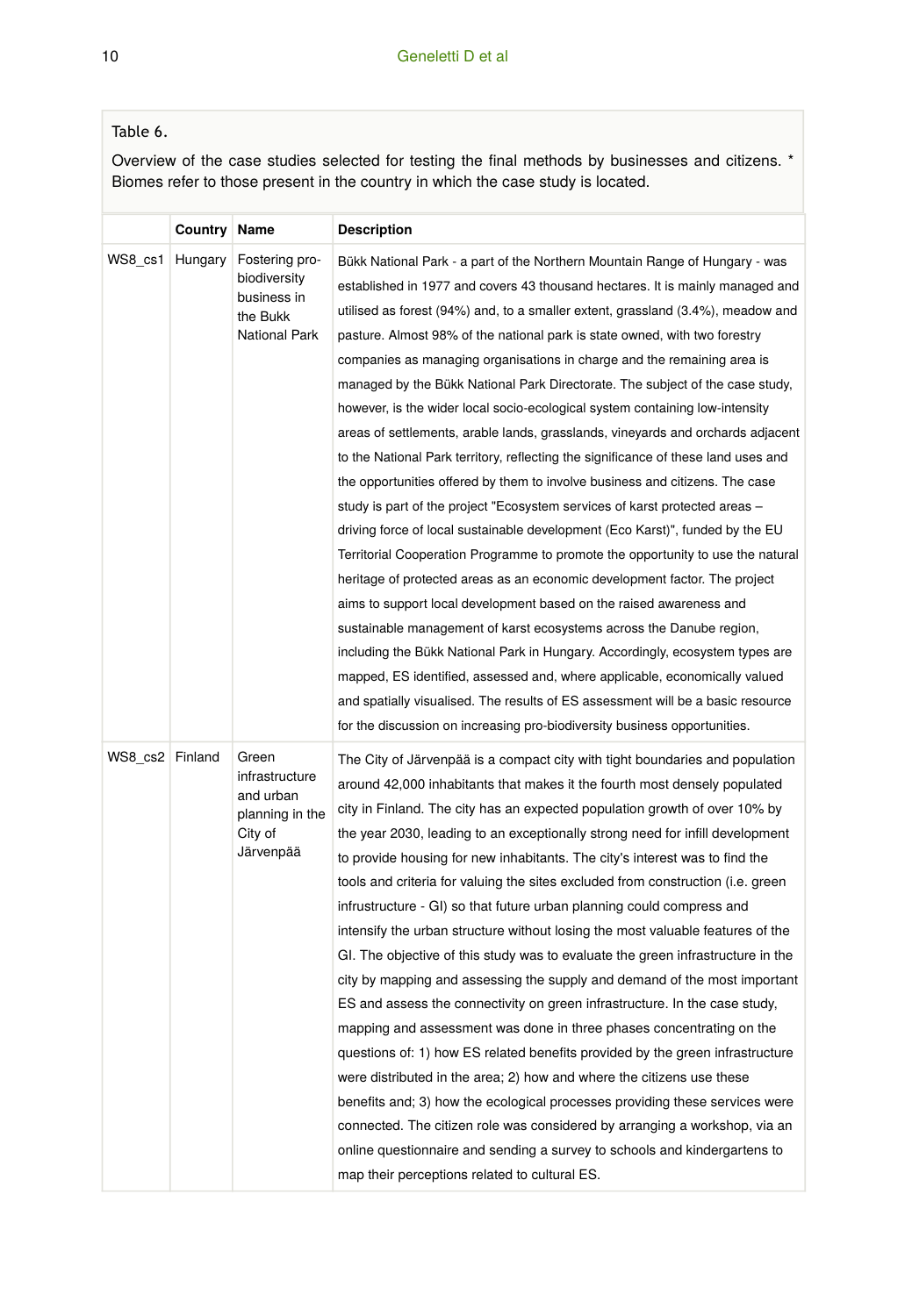| WS8 cs3 Sweden | Ecosystem<br>services in<br>northern<br>Sweden | The Vindelälven-Juhtatdahka river valley stretches about 450 km from the<br>Scandinavian mountain range watershed divide to the Gulf of Bothnia marine<br>coast. The river is the southernmost one out of four national rivers in<br>Sweden. Before railways and roads were developed, starting in the late<br>1800s, the river was the main historical southeast to northwest infrastructure<br>for humans and as the natural ecological spread and migration route for<br>species and habitat types. In particular, the annual migration of reindeer from<br>the mountains to the coast and back – the backbone of the traditional Sami<br>reindeer husbandry – marks the significant value of the river. The river valley<br>includes territories used by seven Sami communities and is within the land of<br>Sapmi, which encompasses indigenous peoples in northern Sweden,<br>Norway, Finland and northwest Russia. The area is rich in forest, minerals<br>and other natural resources and rich in nature conservation values. Cultural<br>influences date back 8,000 years. The Vindelälven-Juhtatdahka river valley<br>area is, formally, in the candidacy process for becoming a member reserve in<br>the UNESCO Man and Biosphere Programme. The mapping and<br>assessment of ES have been placed in the context of planning and<br>implementing sustainable development across a large-scale biotic transition,<br>that display a magnitude of economic, ecological and socio-cultural gradients |
|----------------|------------------------------------------------|--------------------------------------------------------------------------------------------------------------------------------------------------------------------------------------------------------------------------------------------------------------------------------------------------------------------------------------------------------------------------------------------------------------------------------------------------------------------------------------------------------------------------------------------------------------------------------------------------------------------------------------------------------------------------------------------------------------------------------------------------------------------------------------------------------------------------------------------------------------------------------------------------------------------------------------------------------------------------------------------------------------------------------------------------------------------------------------------------------------------------------------------------------------------------------------------------------------------------------------------------------------------------------------------------------------------------------------------------------------------------------------------------------------------------------------------------------------------------------------------------------------|
|                |                                                | and that arerepresentative of northern Sweden. Here, the foci are on ES<br>associated with forest habitats, forest management and forests in a<br>landscape context and with the indigenous Sami culture reindeer husbandry.                                                                                                                                                                                                                                                                                                                                                                                                                                                                                                                                                                                                                                                                                                                                                                                                                                                                                                                                                                                                                                                                                                                                                                                                                                                                                 |

## **Conclusions**

In this paper, we presented the process for selection of the case studies involving all the partners of the ESMERALDA consortium. This included the definition of six selection parameters (i.e. A: Stage in ES mapping and assessment; B: Geographic region; C: Biome; D: Spatial scale; E: Theme; F: Ecosystem type), the collection of available case studies from the ESMERALDA partners and, finally, the selection of the case studies to be actually used in workshops.

We identified nine and five case studies to be used, respectively, for testing the first and the final versions of the 'flexible methodology' developed within the ESMERALDA project. The selected sample covers, on the whole, all the biomes in Continental Europe, the three scales selected to classify the case studies based on their territorial extent, as well as all the themes and types of ecosystems considered. Therefore, the selected sample of case studies can be considered representative of all the conditions in which the mapping methods would be applied in the future.

## **Acknowledgements**

The ESMERALDA project receives funding from the European Union's Horizon 2020 Research and Innovation Programme under grant agreement no. 642007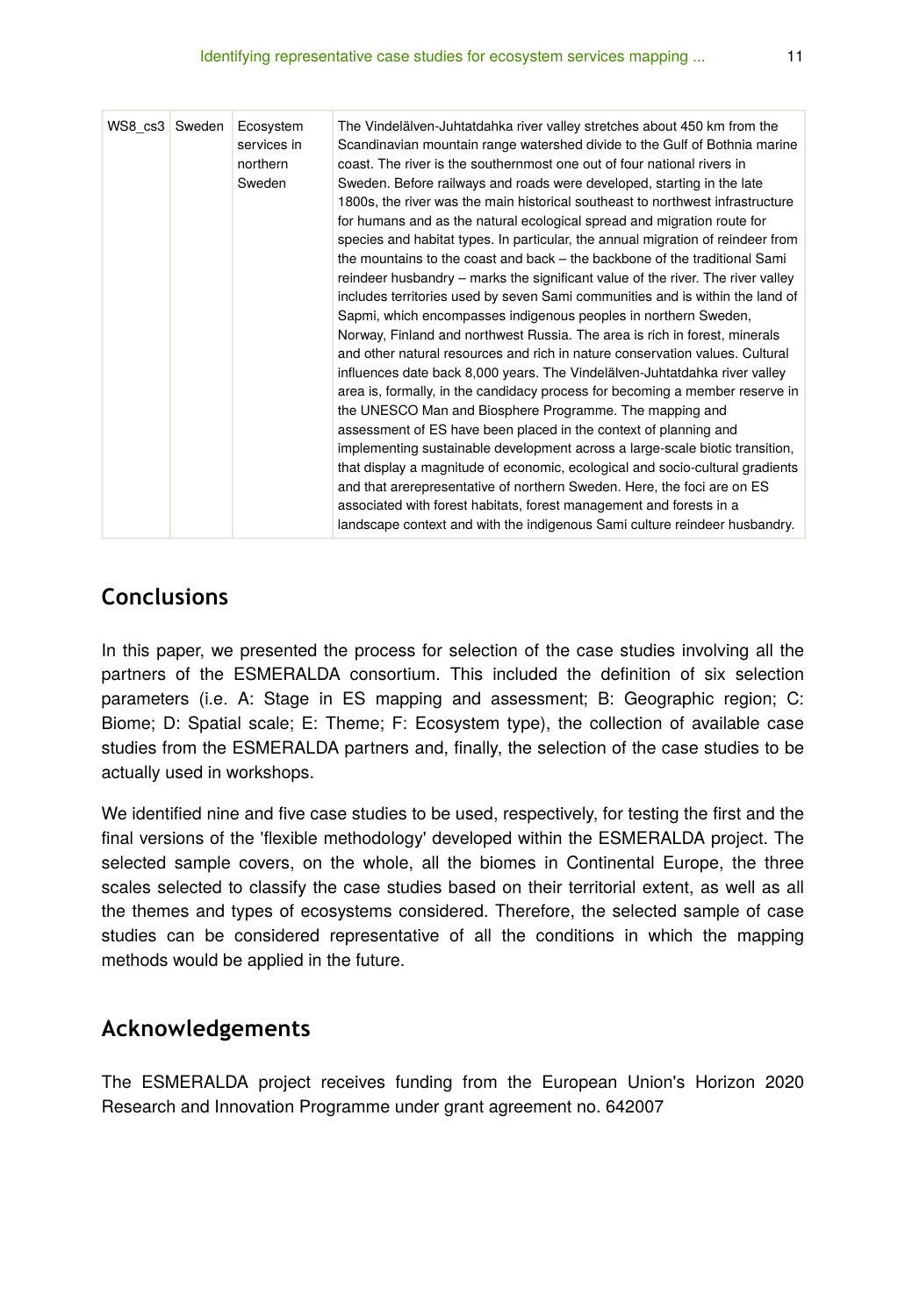## **Funding program**

European Union's Horizon 2020 Research and Innovation Programme

# **Grant title**

Grant agreement no. 642007

# **References**

- Balzan MV, Debono I (2018) Assessing urban recreation ecosystem services through the use of geocache visitation and preference data: a case-study from an urbanised island environment. One Ecosystem 3: e24490. [https://doi.org/10.3897/](https://doi.org/10.3897/oneeco.3.e24490) [oneeco.3.e24490](https://doi.org/10.3897/oneeco.3.e24490)
- Bicking S, Burkhard B, Kruse M, Müller F (2018) Mapping of nutrient regulating ecosystem service supply and demand on different scales in Schleswig-Holstein, Germany. One Ecosystem 3: e22509. <https://doi.org/10.3897/oneeco.3.e22509>
- Cortinovis C, Geneletti D (2018) Mapping and assessing ecosystem services to support utban planning: A case study on brownfield regeneration in Trento, Italy. One Ecosystem 3: e25477.<https://doi.org/10.3897/oneeco.3.e25477>
- European Commission (2014) Regional policy & outermost regions. [http://ec.europa.eu/](http://ec.europa.eu/regional_policy/en/policy/themes/outermost-regions/) [regional\\_policy/en/policy/themes/outermost-regions/](http://ec.europa.eu/regional_policy/en/policy/themes/outermost-regions/). Accessed on: 2018-2-08.
- European Union (2017) EuroVoc 4.7 Multilingual Thesaurus of the European Union: Europe 7206. [http://eurovoc.europa.eu/drupal/?q=request&mturi=http%3A%2F%](http://eurovoc.europa.eu/drupal/?q=request&mturi=http%3A%2F%2Feurovoc.europa.eu%2F100277&language=en&view=mt&ifacelang=en) [2Feurovoc.europa.eu%2F100277&language=en&view=mt&ifacelang=en](http://eurovoc.europa.eu/drupal/?q=request&mturi=http%3A%2F%2Feurovoc.europa.eu%2F100277&language=en&view=mt&ifacelang=en). Accessed on: 2018-2-12.
- Eurostat (2015) Regions in the European Union: Nomenclature of territorial units for statistics NUTS. Publications Office of the European Union, Luxembourg. [ISBN 978-92-79-38657-2 ISSN[\] https://doi.org/10.2785/53780](https://doi.org/10.2785/53780)
- Kopperoinen L, Pitkänen K, Maes J, Hellgren D (2015) Deliverable 2.1. Clustering of EU Member States according to their prerequisites and needs to perform ES mapping and assessment. EU Horizon 2020 ESMERALDA Project, Grant agreement No. 642007
- Maes J, Teller A, Erhard M, Murphy P, Paracchini ML, Barredo J, Grizzetti B, Cardoso A, Somma F, Petersen JE, Meiner A, Gelabert ER, Zal N, Kristensen P, Bastrup-Birk A, Biala K, Romao C, Piroddi C, Egoh B, Florina C, Santos-Martín F, Naruševičius V, Verboven J, Pereira H, Bengtsson J, Gocheva K, Marta-Pedroso C, Snäll T, Estreguil C, San-Miguel-Ayanz J, Braat L, Grêt-Regamey A, Pérez-Soba M, Degeorges P, Beaufaron C, Lillebø A, Malak DA, Liquete C, Condé S, Moen J, Ostergard H, Czúcz B, Drakou EG, Zulian G, Lavalle C (2014) Mapping and Assessment of Ecosystems and their Services: Indicators for ecosystem assessments under Action 5 of the EU Biodiversity Strategy to 2020. European Union Technical Report, 2014-080. Publications Office of the European Union, Luxembourg, 82 pp. [ISBN 978-92-79-36161-6[\] https://doi.org/10.2779/75203](https://doi.org/10.2779/75203)